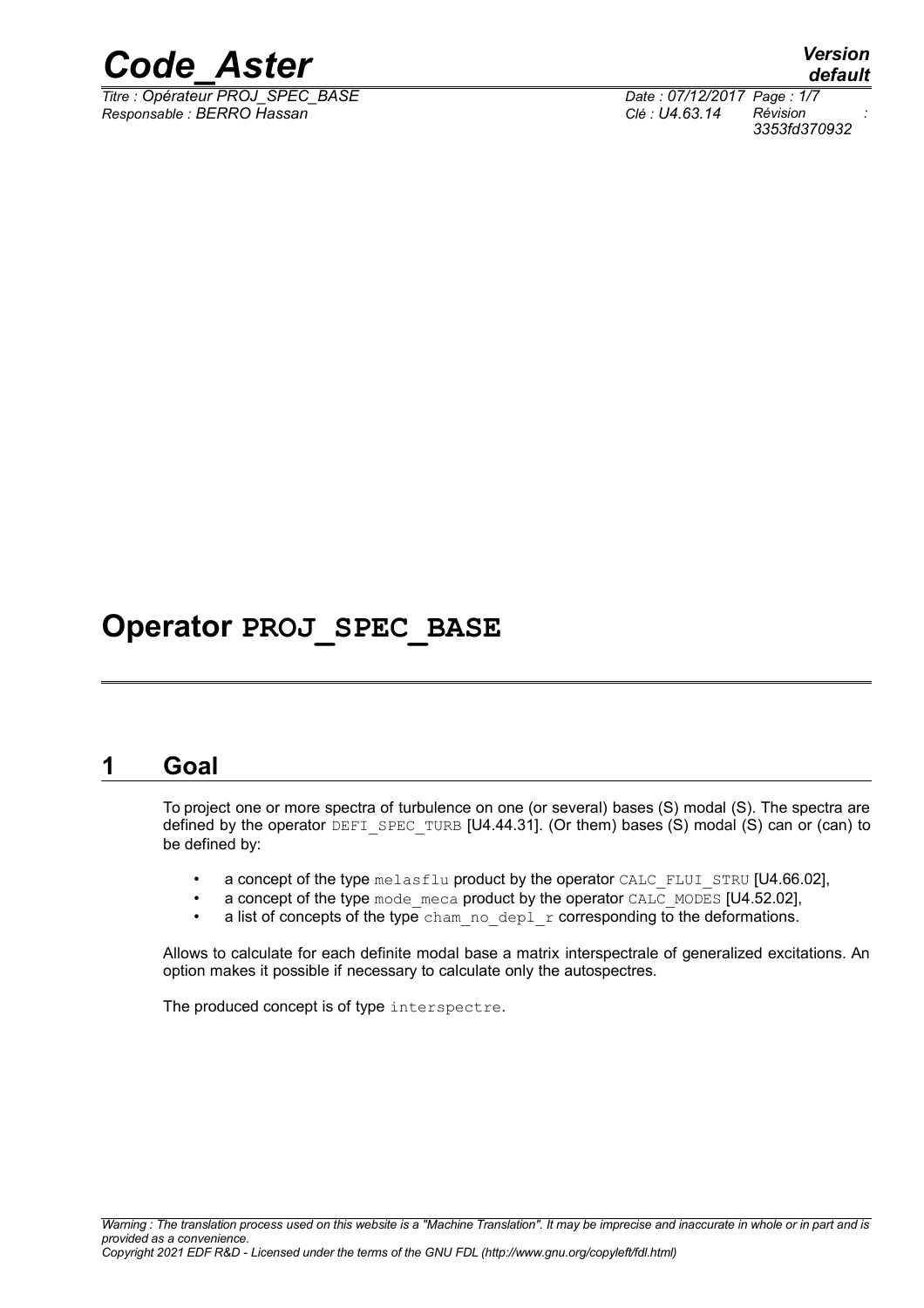*Titre : Opérateur PROJ\_SPEC\_BASE Date : 07/12/2017 Page : 2/7 Responsable : BERRO Hassan Clé : U4.63.14 Révision :*

*default*

*3353fd370932*

# **2 Syntax**

tinsp [interspectre] = PROJ\_SPEC\_BASE

| $\overline{ }$ |             | SPEC TURB                                                                                                                                                         |                     | $=$ $\sim$  | 1 spec,                                                          | [1 spectre]                                       |
|----------------|-------------|-------------------------------------------------------------------------------------------------------------------------------------------------------------------|---------------------|-------------|------------------------------------------------------------------|---------------------------------------------------|
|                |             | / BASE_ELAS_FLUI = baseflui, [melasflu]<br>$\bullet$ VITE_FLUI = vitefl [R]<br>$\Diamond$ PRECISION = / 1.E-3<br>/ MODE_MECA = basemeca, [mode_meca]<br>/ CHAM NO | $=$                 |             | / prec<br>1 cham,                                                | [DEFECT]<br>[R]<br>[1 cham no DEPL R]             |
|                | ♦           | MODELE INTERFACE $=$ model,                                                                                                                                       |                     |             |                                                                  | [model]                                           |
|                |             | / GROUP_MA = grma,<br>/ ALL = $YES',$                                                                                                                             |                     |             |                                                                  | [gr maille]                                       |
|                | ♦<br>♦<br>♦ | $VECT_X$<br>VECT Y<br>ORIG_AXE                                                                                                                                    | $=$ $-$             |             | $=$ $1_{\text{cmpx}}$ ,<br>$=$ $1_{\text{cmpy}}$ ,<br>$1$ _coor, | $[1_R]$<br>$[1_R]$<br>$[1 R]$                     |
|                |             | $FREQINIT = fi,$<br>$\begin{array}{rcl} \texttt{FREQ\_FIN} & = & \texttt{FF,} \end{array}$<br>NB_POIN<br><b>Service Contract Contract Contract Contract</b>       |                     | $Np_{\ell}$ |                                                                  | [R]<br>[R]<br>$\lceil$ $\lceil$ $\lceil$ $\lceil$ |
|                | ♦           | TOUT CMP                                                                                                                                                          |                     |             | $=$ / $'YES'$<br>$'NOT'$ ,                                       | [DEFECT]                                          |
|                | ♦           | OPTION                                                                                                                                                            |                     |             | $=$ / $'$ ALL'<br>/ $'$ DIAG',                                   | [DEFECT]                                          |
|                | ♦           | TITLE                                                                                                                                                             | $\equiv$ 1000 $\pm$ |             | title,                                                           | [TXM]                                             |

**)**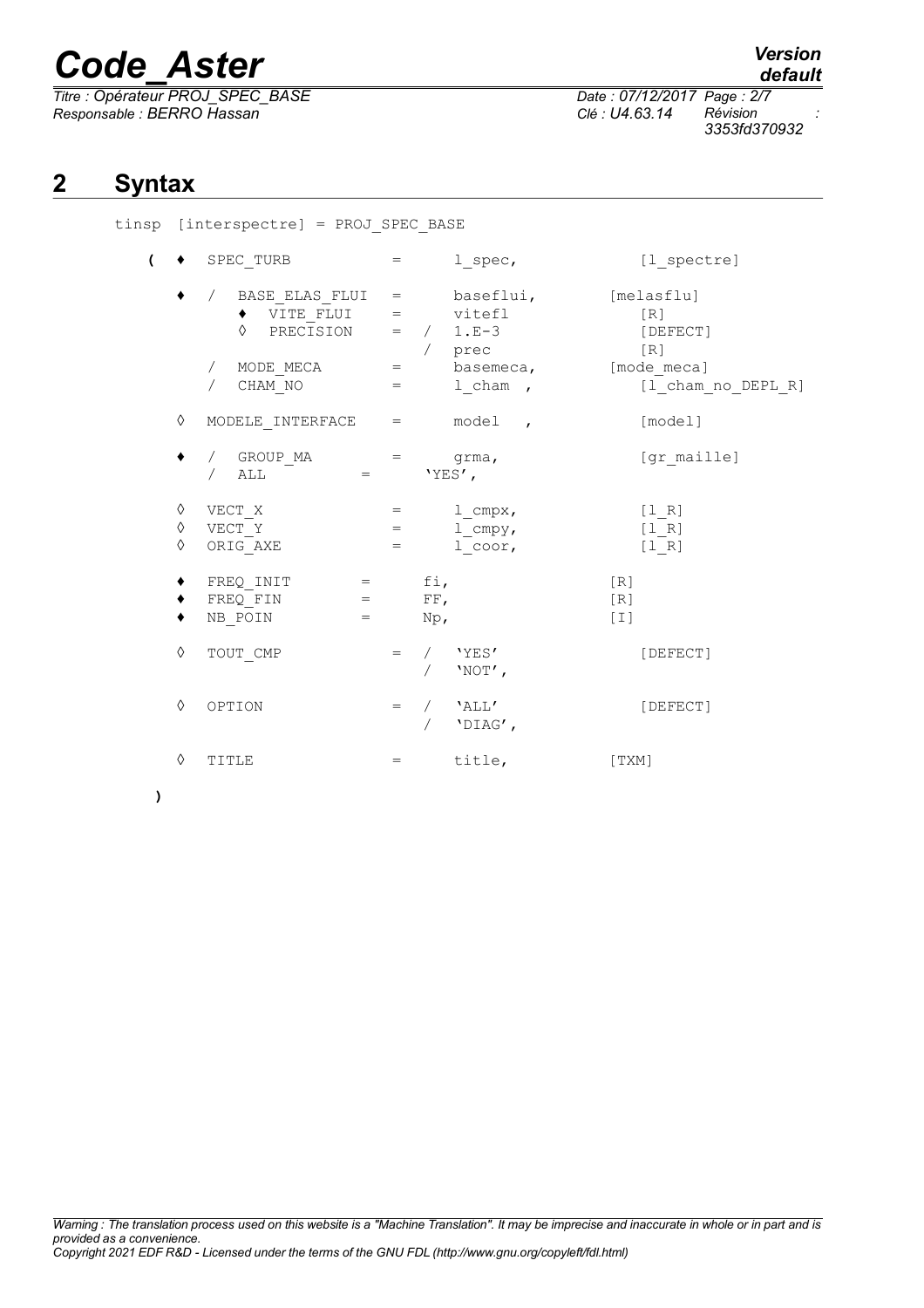*Titre : Opérateur PROJ\_SPEC\_BASE Date : 07/12/2017 Page : 3/7 Responsable : BERRO Hassan Clé : U4.63.14 Révision :*

*3353fd370932*

# **3 Operands**

## **3.1 Operand SPEC\_TURB**

 $SPEC$  TURB =  $1$  spec

List of concepts of the type spectrum products by the operator DEFI\_SPEC\_TURB [U4.44.31] defining several spectra of turbulent excitation.

#### **Note:**

- 1) *The operand SPEC\_TURB the taking into account of several spectra of turbulent excitation allows. The interspectres of generalized excitations are calculated for each provided physical spectrum then are added.*
- 2) *The spectra of turbulence of type "length of correlation" apply only to the tubes of steam generators. It is possible simultaneously to project several spectra of turbulence of type "length of correlation", but the zones of excitation of each spectrum must be strictly disjoined from/to each other. The zones to which these excitations apply are defined for each spectrum, with the order DEFI\_SPEC\_TURB [U4.44.31].*
- *3) The spectra of turbulence of type "length of correlation" cannot be combined with spectra of another type.*
- *4) In the case of a spectrum of the type SPEC\_CORR\_CONV\_3, double projection is very consuming resources, because it is necessary to buckle on the directions, the meshs, their points of gauss and the modes (double loop), and each time to evaluate the analytical function having defined the spectrum. One advises to use this kind of spectrum on the reduced grids (less than 1000 degrees of freedom), while starting with a small number of points of frequential discretization to evaluate the computing time.*

# **3.2 Operand BASE\_ELAS\_FLUI**

The operand BASE ELAS FLUI is employed when one wishes to carry out the projection of a spectrum defined by one of the keywords factors SPEC LONG COR n, SPEC FONC FORME or SPEC EXCI\_POINT of the operator DEFI\_SPEC\_TURB [U4.44.31]. In this case, one must inform the speed of the fluid vitefl.

/ BASE ELAS FLUI = baseflui

Concept of the type  $mela\text{sflu}$  product by the operator CALC\_FLUI\_STRU [U4.66.02], which defines one or a set of modal bases on which or (which) the spectra are projected, as well as the discretization of speed.

The operator calculates a matrix of interspectres of generalized excitations  $S^k_{\it fiff}(\omega)$ corresponding at the speed of the fluid vitefl that one must inform.

The concept melasflu provides moreover the name of the concept type flui stru product at the beginning of study by the order DEFI\_FLUI\_STRU [U4.25.01]. The concept type flui stru contains all information characteristic of the studied configuration: one finds there inter alia the data necessary to the dimensionnalisation of the projected excitation.

# **3.3 Keyword VITE\_FLUI**

The operand  $VITE$   $FLUI$  must be well informed if a base of the type is used melasflu.

VITE FLUI = vitefl

Rate of flow of the fluid for the calculation of answer.

# **3.4 Keyword PRECISION**

*Warning : The translation process used on this website is a "Machine Translation". It may be imprecise and inaccurate in whole or in part and is provided as a convenience. Copyright 2021 EDF R&D - Licensed under the terms of the GNU FDL (http://www.gnu.org/copyleft/fdl.html)*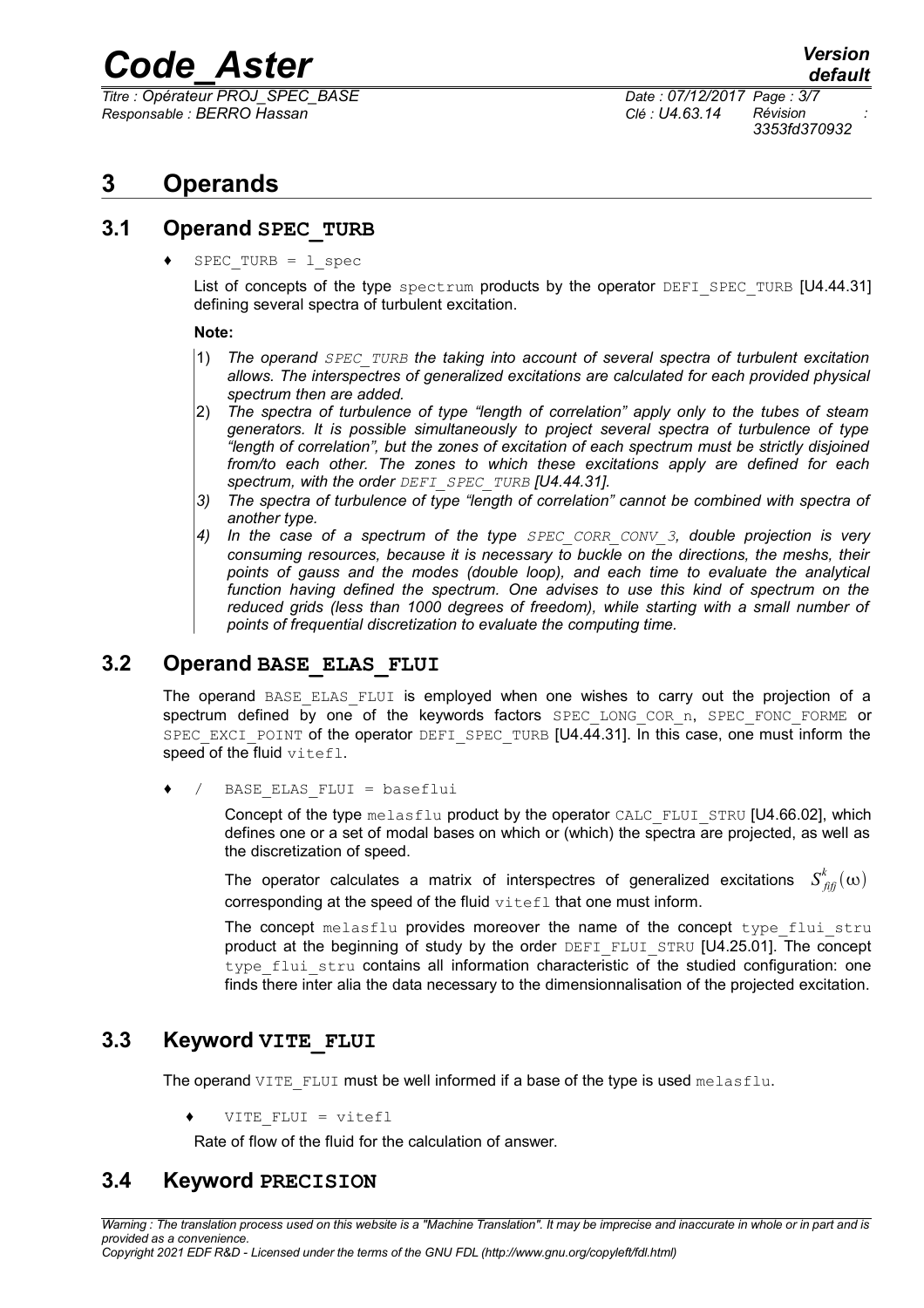*Titre : Opérateur PROJ\_SPEC\_BASE Date : 07/12/2017 Page : 4/7 Responsable : BERRO Hassan Clé : U4.63.14 Révision :*

*3353fd370932*

◊ PRECISION = prec

Precision on the rate of flow of the fluid (by default 1.E-3).

# **3.5 Operands MODE\_MECA or CHAM\_NO**

Operands MODE\_MECA or CHAM\_NO are employed when one wishes to carry out the projection of a spectrum of pressure defined by one of the keywords factors  $SPEC$  CORR CONV n of the operator DEFI\_SPEC\_TURB [U4.44.31].

```
/ MODE_MECA = basemeca
```
Concept of the type mode meca product by the operator CALC\_MODES [U4.52.02], which defines the modal base on which the spectra are projected. This modal base was possibly calculated by taking account of an effect of added mass fluid, by recourse to the operator CALC MATR AJOU [U4.66.01] or MACRO MATR AJOU [U4.66.11].

 $/$  CHAM NO = 1 cham

List of concepts of the type cham no depl  $r$ , which defines the deformations of the modal base on which the spectra are projected.

This manner of defining the modal base makes it possible to impose on the structure a particular type of movement; a similar approach is adopted in the operator CALC\_MATR\_AJOU [U4.66.01], where figure also the operand CHAM\_NO.

**Note:**

*The operator determines the matrix of mutual acceptance connecting the spectrum of pressure to the matrix interspectrale of generalized excitations acting on the structure:*

 $S_{f\hat{i}f\hat{j}}(\omega) = S_{p}(\omega) \times J_{Aij}(\omega)$ 

*where*

- *S <sup>p</sup>* (ω) *is the spectral concentration of power of pressure,*
- *J Aij*(ω) *is the matrix of mutual acceptance,*
- $\left\langle S\right\rangle_{\hat{f}f\hat{f}}(\omega)$  is the matrix of the interspectres of generalized excitations.

**Note:**

- *If the modal base is defined by a list of the fields in the nodes (keyword CHAM\_NO ), it is imperative to inform the mechanical model associated with the elements to which the projection of the spectrum must apply (by the keyword MODELE\_INTERFACE ).*
- *If a modal base of type mode\_meca is given and if the structure is modelled in thin hulls of type DKT , it is not obligatory to inform the keyword MODELE\_INTERFACE .*

The theoretical precise details are given in internal report HP-51/97/027/B.

## **3.6 Operand MODELE\_INTERFACE**

The operand MODELE INTERFACE is employed when one wishes to carry out the projection of a spectrum of pressure defined by one of the keywords factors  $SPEC$  CORR CONV n of the operator DEFI\_SPEC\_TURB [U4.44.31].

◊ MODELE\_INTERFACE = model

Concept of the type  $model$  product by the operator  $A$ FFE\_MODELE [U4.41.01], defining: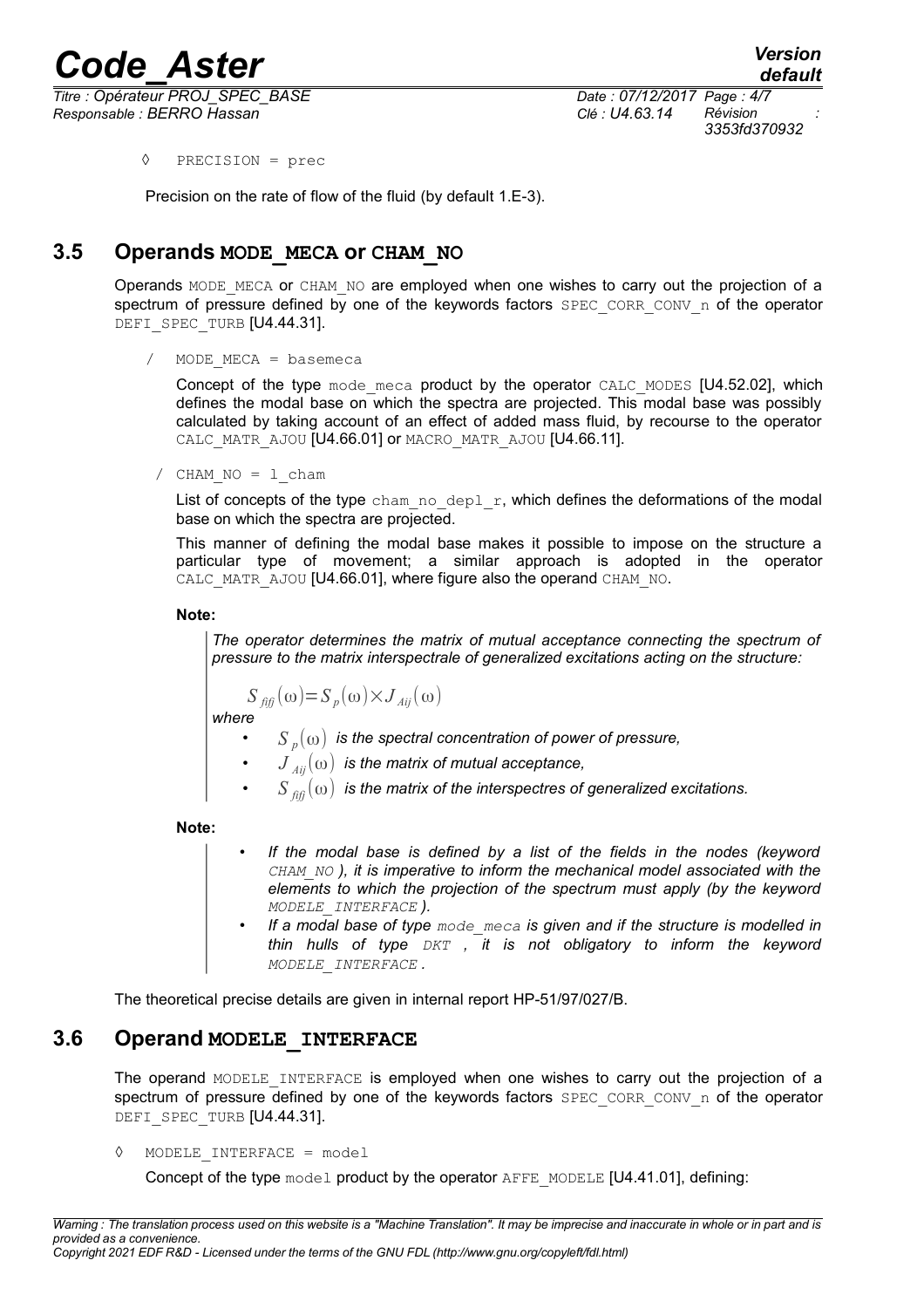*Responsable : BERRO Hassan Clé : U4.63.14 Révision :*

- 1. That is to say the model (thermal) of interface enters the structure and the fluid used beforehand for calculation of the matrices added by CALC\_MATR\_AJOU [U4.66.01] or MACRO\_MATR\_AJOU [U4.66.11].
- 2. That is to say the mechanical model of the structure if this one is modelled by elements of thin hull (DKT).

#### **Note:**

*If a thermal model of interface is defined, the calculation of the coefficients of acceptance is carried out using this model, which characterizes the wet surface of the structure, by making the assumption of a homogeneous turbulence on all the interface fluid-structure.*

*If the model given is mechanical, the coefficients of acceptance can be calculated on the structure, provided that this one is modelled in thin hulls of type DKT .*

*If the keyword MODELE\_INTERFACE is not informed, the mechanical model used is that which is associated with the matrix of rigidity, referred in the modal base of projection.*

#### **Note:**

*If the spectrum were defined analytically with the option SPEC\_CORR\_CONV\_3 , the model of interface must obligatorily be indicated, because projection is done by using the functions of form carried by the elements of the model.*

## **3.7 Operand GROUP\_MA/TOUT**

The operand GROUP MA is employed when one wishes to carry out the projection of a spectrum of pressure defined by one of the keywords factors SPEC CORR CONV n of the operator DEFI\_SPEC\_TURB [U4.44.31].

#### GROUP MA/TOUT

List of groups of meshs or totality of the grid, on which projection will be carried out. The groups of meshs must be part of the grid associated with the model (thermal or mechanical) used for calculation with the coefficient with acceptance.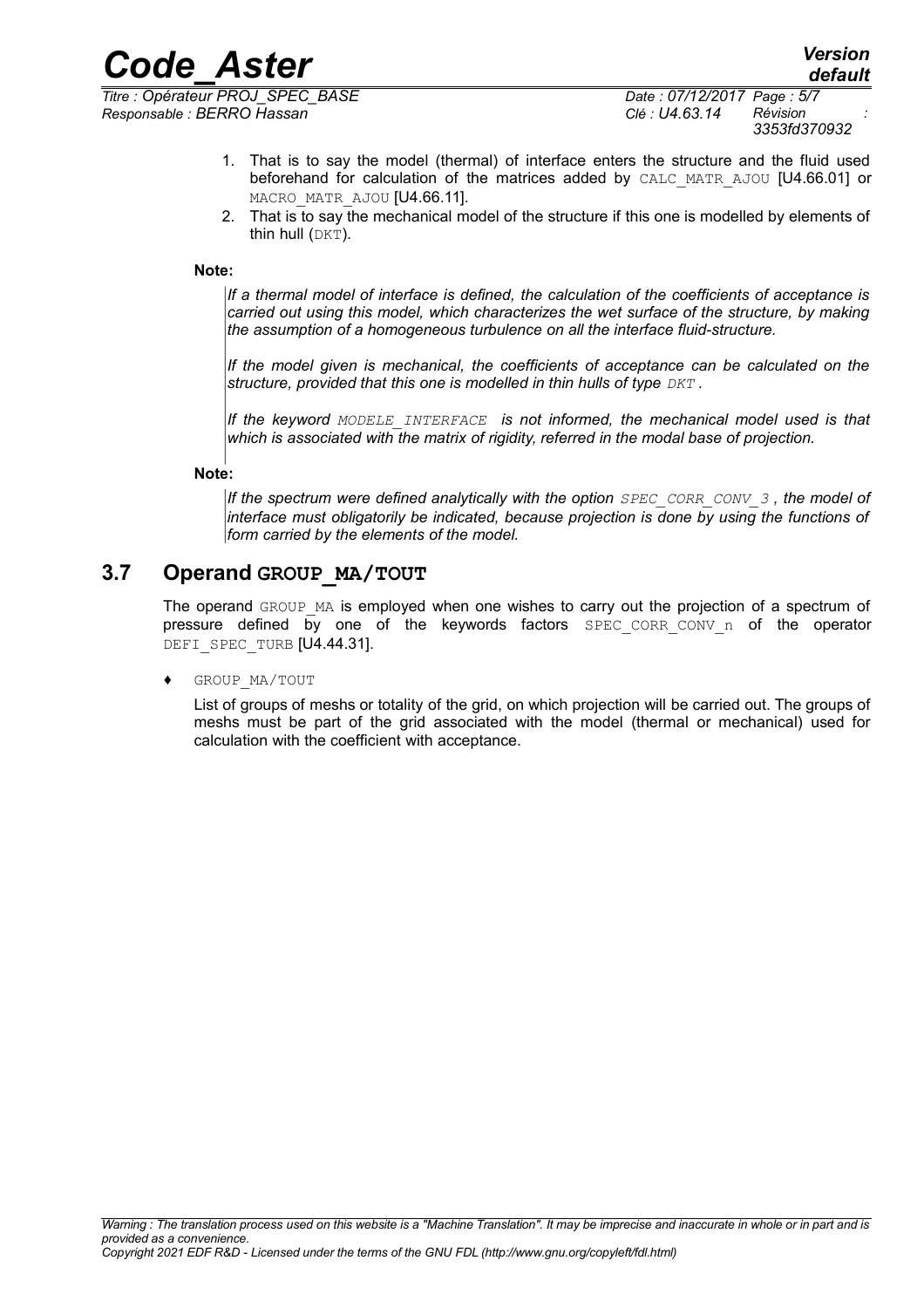*Titre : Opérateur PROJ\_SPEC\_BASE Date : 07/12/2017 Page : 6/7 Responsable : BERRO Hassan Clé : U4.63.14 Révision :*

*3353fd370932*

# **3.8 Operand VECT\_X**

The operand  $VECT X$  is employed when one wishes to carry out the projection of a spectrum of pressure defined by one of the keywords factors SPEC CORR CONV n of the operator DEFI\_SPEC\_TURB [U4.44.31], if correlations of CORCOS or of AU\_YANG are used.

 $\Diamond$  VECT X = 1 cmpx

List of three components of an unit vector *x* defining:

- direction of the flow on the surface of the plane structure, in the case of a correlation of CORCOS,
- direction of the axis of revolution of the cylindrical structure of circular section, in the case of a correlation of AU\_YANG. (see diagrams hereafter)

## **3.9 Operand VECT\_Y**

The operand  $VECT Y$  is employed when one wishes to carry out the projection of a spectrum of pressure defined by one of the keywords factors SPEC CORR CONV n of the operator DEFI\_SPEC\_TURB [U4.44.31], if the correlation of CORCOS is used.

 $\Diamond$  VECT Y = 1 cmpv

List of the three components of an unit vector  $y$  defining the orthogonal direction in the direction of the flow on the surface of the plane structure (see diagrams hereafter).

### **3.10 Operand ORIG\_AXE**

The operand ORIG AXE is employed when one wishes to carry out the projection of a spectrum of pressure defined by one of the keywords factors SPEC CORR CONV n of the operator DEFI\_SPEC\_TURB [U4.44.31], if the correlation of AU\_YANG is used.

◊ ORIG\_AXE = l\_coor

List of the three coordinates defining the position of an origin *O* on the axis of revolution of the cylindrical structure of circular section (see diagrams hereafter).



*Warning : The translation process used on this website is a "Machine Translation". It may be imprecise and inaccurate in whole or in part and is provided as a convenience. Copyright 2021 EDF R&D - Licensed under the terms of the GNU FDL (http://www.gnu.org/copyleft/fdl.html)*